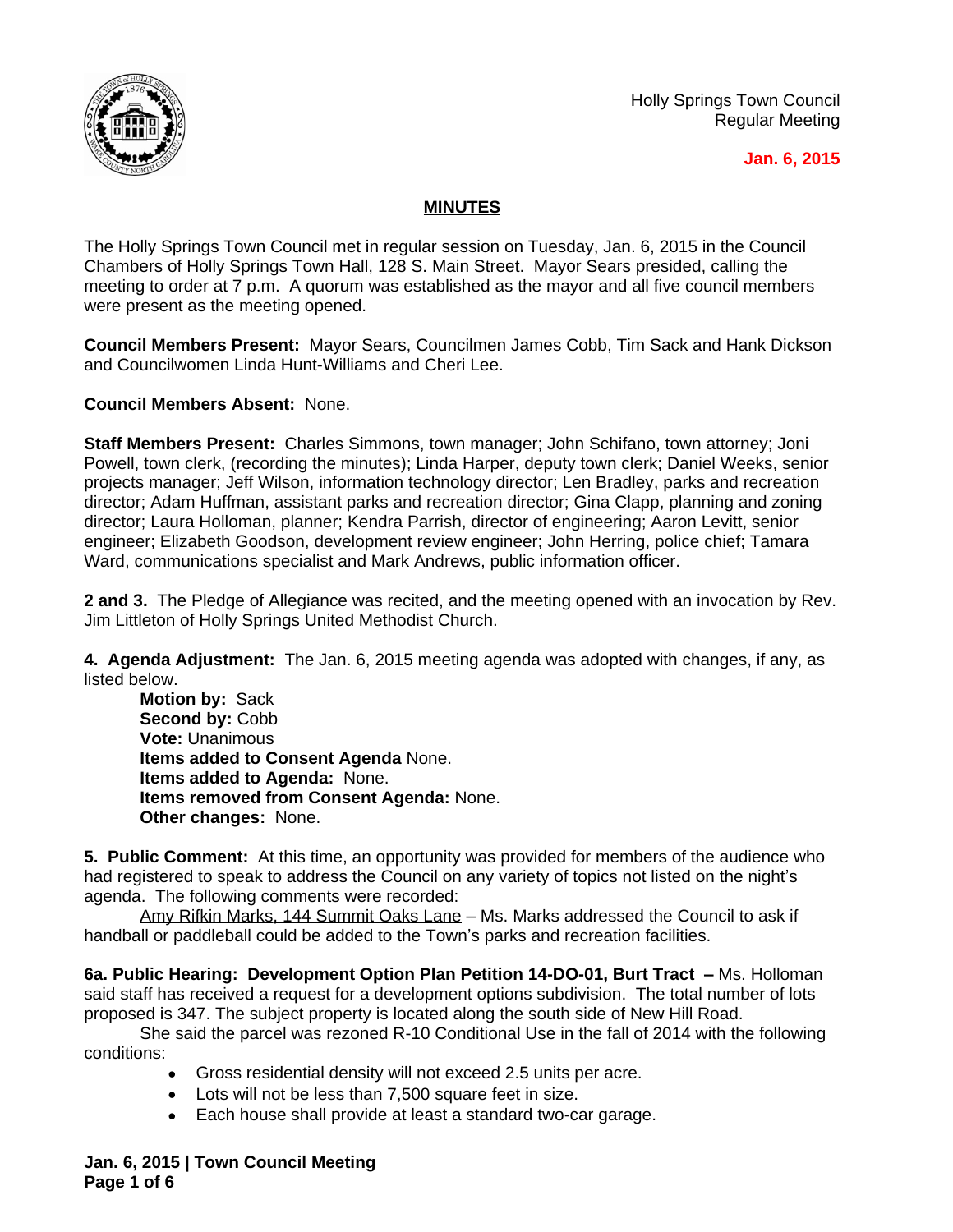- Vinyl siding shall be prohibited, except for accent elements of the façade, which will be limited to 20% of the total façade of the area.
- Lots great than 65 feet in width shall show house foundations of at least twelve (12) inches vertically of brick or stone veneer over the entire foundation.
- Each lot shall have one of the following: A) minimum of two trees; B) minimum of one tree and four shrubs; or C) minimum of eight shrubs.
- Decorative front garage doors, if front loaded.
- Architectural shingles will be required, with the exception of any secondary building located behind the primary house.

Ms. Holloman said under Development Options subdivision requirements, the developer has to provide a higher quality product and additional elements throughout the subdivision that would not normally be required in a standard subdivision in exchange for utilizing smaller minimum lot sizes.

She said additional elements include stipulated open space requirements, greater sidewalk improvements, in addition to the residential design façade requirements that are shown in Table 2.09 C. The design façade requirements were updated in 2012, and now take into account updated building trends and ensure a high quality product.

With that explanation completed, Mayor Sears opened the public hearing. The following input was recorded:

Don Mizelle, Longleaf Development – Mr. Mizelle addressed the Council to introduce the development team for the project. He said the subdivision is to be developed into four pods or distinct areas. The smallest lots, he said, would be no smaller than 7,500 square feet, and most of them are much bigger. He added that the smaller lots would be located farthest away from off-site environmental features. Lots would range on up to those that would be common in an R-15 zone.

There being no further comments, the public hearing was closed.

**Action #1:** The Council approved a motion to make and accept the findings of fact to be recorded in the minutes for Development Option Plan Petition 14-DO-01 for the Burt Tract to allow for development options to be used in the R-10 CU residential zoning district as submitted by Bass, Nixon, and Kennedy, dated Revised December 2, 2014.

### Waiver of UDO Regulation Findings of Fact:

*A petition for Waiver of Regulations of UDO Section 2.09: Development Options for Residential Districts to allow for the use of development options may be granted only upon the presentation of sufficient evidence to enable a written determination that:*

- 1) The use of area properties will not be adversely affected;
- 2) The proposed development is appropriate to the site and its surroundings;
- 3) The proposed development is consistent with the policy statements of the Comprehensive Plan;
- 4) The proposed development is consistent with the intent and purpose of this UDO;
- 5) The proposed development will enhance or preserve the natural and/or environmental features on the property; and
- 6) The proposed development will reduce the amount of tree cutting or mass grading of the property as a result of using Development Options.

# **Motion by**: Williams

## **Second by**: Sack

#### **Vote:** Unanimous.

*A copy of Waiver of UDO Regulations is attached to these minutes.*

**Action #2:** The Council approved a motion to approve Development Option Plan Petition 14-DO-01 for Burt Subdivision to allow for development options to be used in the R-10 CU residential zoning district as submitted by Bass, Nixon, and Kennedy, dated Revised December 2, 2014 with the following conditions:

1) A fee-in-lieu of construction for the traffic signal at Green Oaks Parkway and New Hill Road will be required.

**Jan. 6, 2015 | Town Council Meeting Page 2 of 6**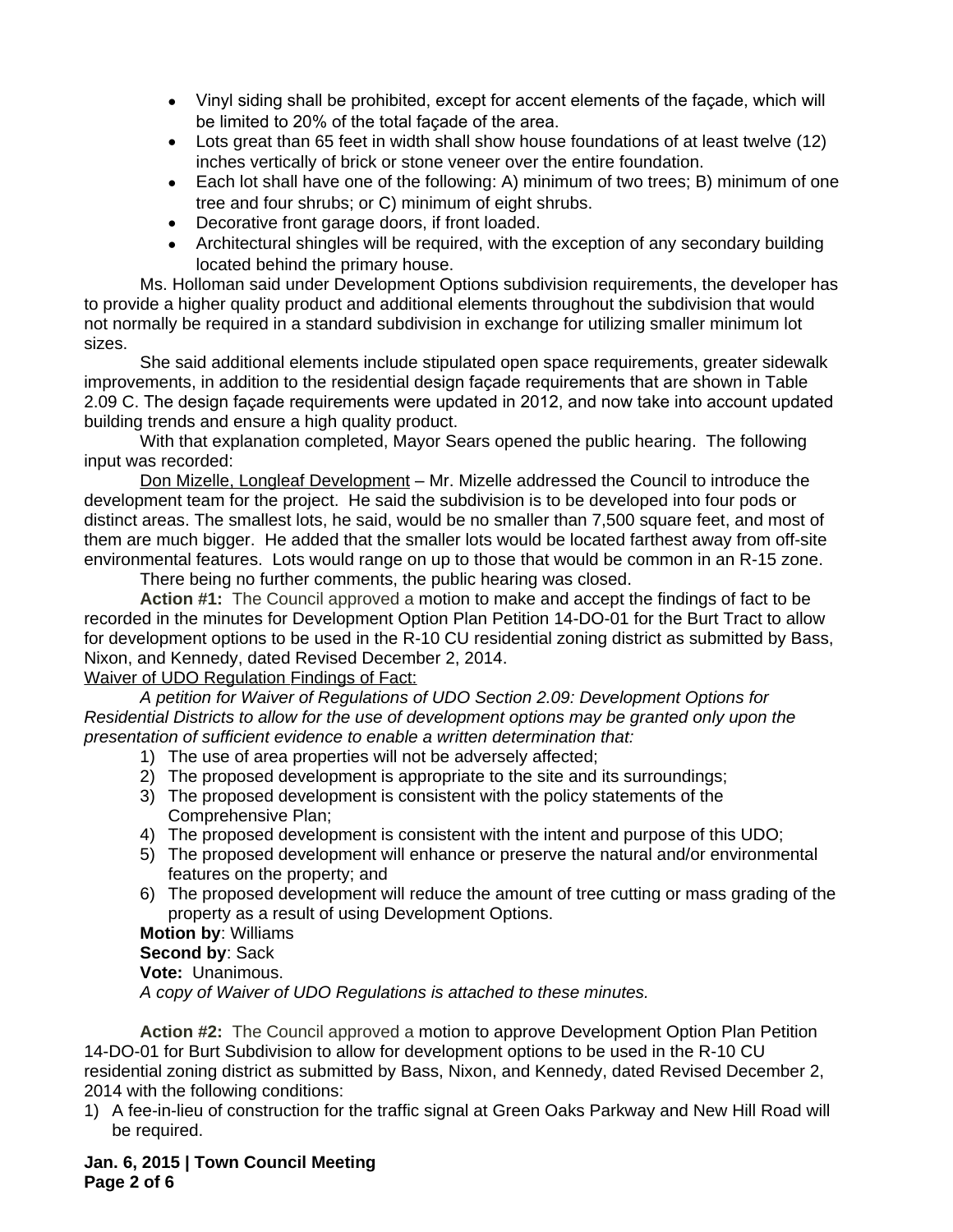- 2) A fee-in-lieu of upgrade will be required for this project for the Pump Station and/or Force Main
- 3) The following items must be addressed with the first construction drawing submittal associated with this subdivision:
	- a) Site driveways must meet all sight distance requirements. Any improvements necessary to comply with sight distance shall be proposed on design plans.
	- b) Thoroughfare widening shall be shown along property frontage and include the necessary tapers and median construction.
	- c) Thoroughfares, collectors and boulevards will require a calculated pavement. This may result in a pavement cross section bigger than the specified minimum.
	- d) Note that the pavement design will require NCDOT approval. The most restrictive crosssection between the minimum design, calculated pavement design, Triassic design, and NCDOT design will apply.
	- e) A Final Sewer Report (or documentation that the report submitted and approved with the preliminary plan represents the current design) will be required.
	- f) Documentation in the form of a recorded plat of any offsite right-of-way and access easements required for this project.
	- g) Documentation in the form of a recorded plat of any offsite sewer easements required for this project.
	- h) A flood study will be required for all drainage areas over 20 acres, per Town of Holly Springs Design and Construction Standards. Drainage areas from 20 to 50 acres will not be required to complete a HecRas Model, other engineering methods can be utilized to determine flood elevations and delineate flood plain in these areas. Drainage areas over 50 acres will be required to complete HecRas modeling.
	- i) No fill is permitted in the flood plain for any residential development.
	- j) The Town Staff has been delegated approval authority by NCDWQ for stormwater management plans. Documentation of approval will need to be forwarded to NCDWQ for support of a 401 certification.
	- k) All items listed on the Stormwater Submittal Checklist, Form #16003, must be included.
	- l) Homeowner Environmental education packet must be submitted.
	- m) Verify that proper horizontal clearance is provided between water main, sanitary sewer, reuse and storm sewer lines to meet the state's requirements for permitting.
- 4) The following items must be addressed prior to the first construction drawing approval or issuance of a land disturbance permit associated with this subdivision:
	- a) Verify line sizes of the reclaimed water mains with the detailed hydraulic report.
	- b) Approval of Stormwater Management Plan is required.
	- c) Payment of the Stormwater Fee-in-Lieu will be required.
	- d) Stormwater sureties are required on this project. A performance surety in the form of a bond, letter of credit or cash is required in the amount of 150% estimated construction cost of the stormwater BMP prior to the preconstruction meeting and a maintenance surety in the form of a cash escrow account in the amount of 35% the actual construction cost of the BMP is required at the end of the performance monitoring period for the project.
	- e) All environmental permits must be obtained for the entire project.
- 5) The following items must be addressed prior to the first plat associated with this subdivision: HOA covenants shall be recorded.

**Motion by**: Lee **Second by**: Cobb **Vote:** Unanimous.

**7. Consent Agenda:** The Council approved a motion to approve all items on the Consent Agenda. The motion carried following a motion by Councilman Sack, a second by Councilman Cobb and a unanimous vote. The following actions were affected:

7a. Minutes – The Council approved minutes of the Council's meeting held Dec. 16, 2014.

**Jan. 6, 2015 | Town Council Meeting Page 3 of 6**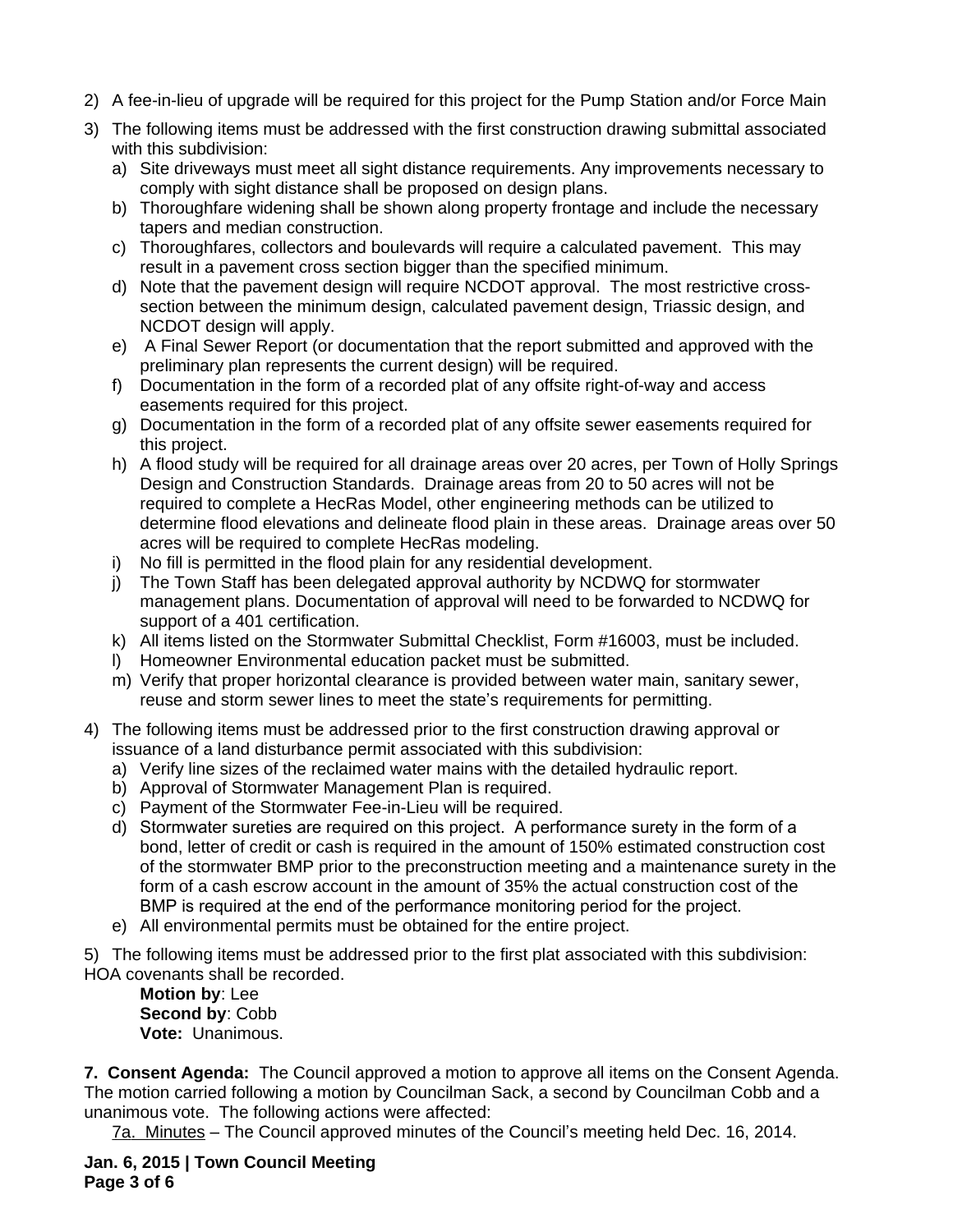7b. Resolution 15-01 – The Council received adopted Resolution 15-01 directing the town clerk to investigate the sufficiency of annexation petition A14-07 and setting a public hearing. *A copy of Resolution 15-01 is attached to these minutes.*

7c. Resolution 15-02 -- The Council approved adopted Resolution 15-02 adopting a policy for mutual assistance with other law enforcement agencies. *A copy of Resolution 15-02 is attached to these minutes.*

7d. 07-DP-16-A01 for HPC Flex Phase 1, Plan Extension - The Council approved to extend the plan approval expiration date for 07-DP-16-A01 for HPC Flex Phase 1 to July 1.

7e. 08-DP-02 for Bridgewater West Townhomes Plan Extension – The Council approved to extend the plan approval expiration date for 08-DP-02 for Bridgewater West Townhomes to July 1.

7f. Main Street Extension Project – The Council approved to award contract to N.W. Poole Well & Pump Co. and approve \$3,000 in funding for well abandonment in the Main Street Extension project.

7g. Ingenco Reclaimed Water Agreement – The Council approved to enter a Major User Agreement – Reclaimed (MURAR) with Ingenco for reclaimed water.

**8a. 02-MAS-11-A13, Southpark Village Lot 14 – Ms. Holloman said the Town has received an** amendment to the Southpark Village Master Plan. The project is located adjacent to G.B. Alford Highway between Avent Ferry Road and Ralph Stephens Road. The proposed amendment includes one new outparcel, with the subdivision of lot 14 into 14A and 14B, for a total of 17 commercial lots in the Southpark Village Shopping Center.

She said the developer has initiated several amendments in recent years, to create more outparcel lots that can be purchased for development from an outside entity. Up to this point, staff has had no issues with this because the lots that were subdivided were intended to be outparcels themselves and had no approved buildings on the lots.

However, the amendment on the table is to subdivide Lot 14 into two pieces, effectively setting them up for outparcel development. Originally, Lot 14 was approved in early 2008 as part of Southpark Village Phase 1B, and showed a 29,290 square foot integrated use building along Village Walk Drive. This carried out the original intent of Southpark Village which was to create intermingling compatible uses that utilized a small-town atmosphere and was meant to rely on a pedestrian-oriented feel.

This feel is threatened by further carving up of Southpark and eliminating the last opportunity for pedestrian scale development along the north side of Village Walk Drive. The other lots are developed and feature heavy vehicle-driven uses like drive-thru banks and restaurants. Staff feels that this original intent should be thought about when considering this amendment

Councilman Sack said he remembered that the integrated center was a key element of the Southpark approval in 2002.

Ms. Holloman added that the Planning Board had reviewed the petition and approved a motion to recommend approval.

Phil Stephens, 502 N. Ennis Street, Fuquay-Varina – Mr. Stephens is owner of the property. He said Ms. Holloman is correct in that his original vision for the development was a pedestrianfriendly shopping center. He noted that the market for multi-shop buildings and outparcels is very different. He explained why he was requesting the amendment. He said the market for retailing hardly exists on the southern end of town and almost not at all in a grocery-store-anchored shopping center. He also noted that he has lease requirements with Harris Teeter to preserve the sight line for the store.

Councilwoman Williams said she understands staff's position and also sees the perspective of the owner who is dealing with the reality of the market.

Councilman Sack said Mr. Stephens' explanation helped him understand the situation a little better.

Mr. Simmons further explained that staff's position is in adherence to a former Council's approval. He noted that said approval happened years ago and a changing market is not part of the equation. He added that the role of staff, though, is to preserve what is on record for approval.

**Jan. 6, 2015 | Town Council Meeting Page 4 of 6**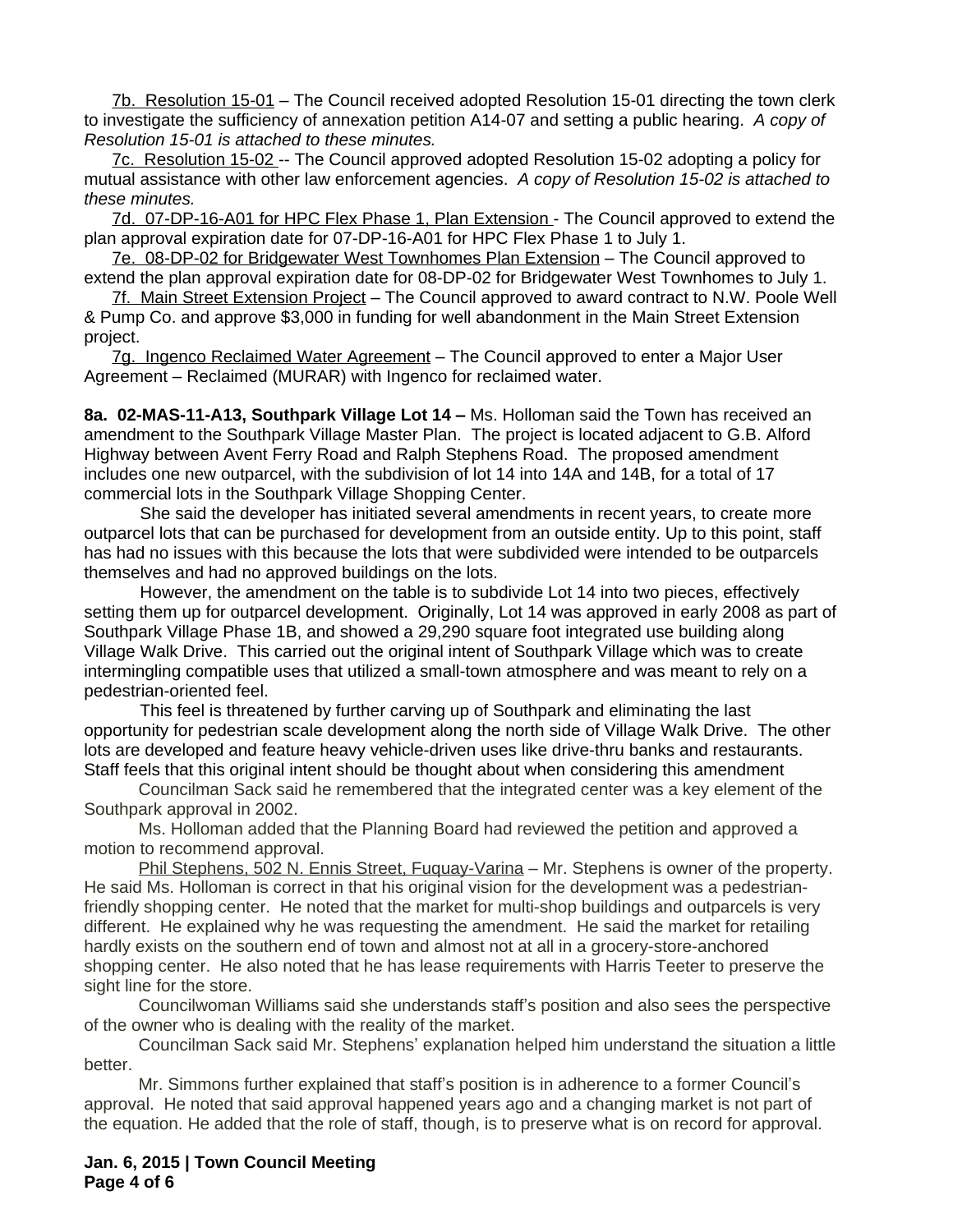Council members, who appeared to be leaning toward favoring the amendment, said they were glad to hear that staff's recommendation was based on that previous approval and not on a professional opinion that the amendment would not be appropriate.

**Action:** The Council approved a motion to approve Master Plan Amendment 02-MAS-11- A13 for Southpark Village as submitted by McKim and Creed, Project Number 3438-0001, date 11/26/14 with the following conditions:

- 1. All previous approval conditions for *Southpark Village Master Plan* will apply to this plan amendment.
- 2. A fee-in-lieu of upgrade will be required for this project for the pump station and/or force main.
- 3. Prior to any building permit being issued for either of these 2 new lots created from Lot 14, the BMP for the site must be fully completed. **Motion by**: Sack **Second by**: Williams **Vote:** Unanimous.

**8b. Avent Ferry Road Widening Project –** Mr. Levitt said the town secured a federal grant for the design of Avent Ferry Road from the Bypass to Piney Grove-Wilbon Road. This grant includes a maximum of \$144,000 of federal funds administered by NCDOT with a minimum match by the Town of 20%.

He said staff posted a request for qualifications and received letters of interest from a number of engineering firms. After careful consideration and a formal selection process, Ramey Kemp & Associates was chosen based on their qualifications, project experience with roadway design, and their emphasis on NCDOT-administered grant projects.

He said the contract has been reviewed and approved by NCDOT. The total contract amount is \$185,731.37, of which \$144,000 will be in the form of grant funds and \$41,731 of which will be contributed by the Town of Holly Springs.

Councilwoman Lee expressed concern about the entrance to Trotter Bluffs, which would be blocked by a landscaped median. People leaving Trotter Bluff, she asked for clarification, would have to turn right and then make a U-Turn. Mr. Levitt said yes, but added that a way for Trotter Bluff residents would be available that would take them to Avent Ferry Road via a traffic light at Morgan Park.

**Action:** The Council approved a motion to award a contract in the amount of \$185,731.37 to Ramey Kemp and Associates for design of the Avent Ferry Road widening project.

**Motion by**: Cobb **Second by**: Dickson **Vote:** Unanimous.

**8c. 2015 Street Resurfacing Projects –** Ms. Parrish said that each year the Town allocates Powell Bill funds to use for street resurfacing. A pavement condition survey was conducted a few years back and each subsequent year the top priority streets are proposed for the available resurfacing funds.

She said this year the allocated amount of Powell Bill funds is \$400,000. The following streets are to be resurfaced:

- Holly Glen Subdivision Holly Meadow Drive (Sycamore to Holly Branch Drive)
- Ballenridge Subdivision Sturminster Drive, Thorton Green Place and Chillmark Drive
- Arbor Creek Subdivision Hyannis Drive (entrance block) and Osterville Drive (entrance block).

She said staff will prepare the construction drawings and administer the bids. Once bids are received staff will come back before council to gain approval of the construction contract

**Action:** The Council approved a motion to approve the 2015 street resurfacing projects. **Motion by**: Sack **Second by**: Cobb

**Jan. 6, 2015 | Town Council Meeting Page 5 of 6**